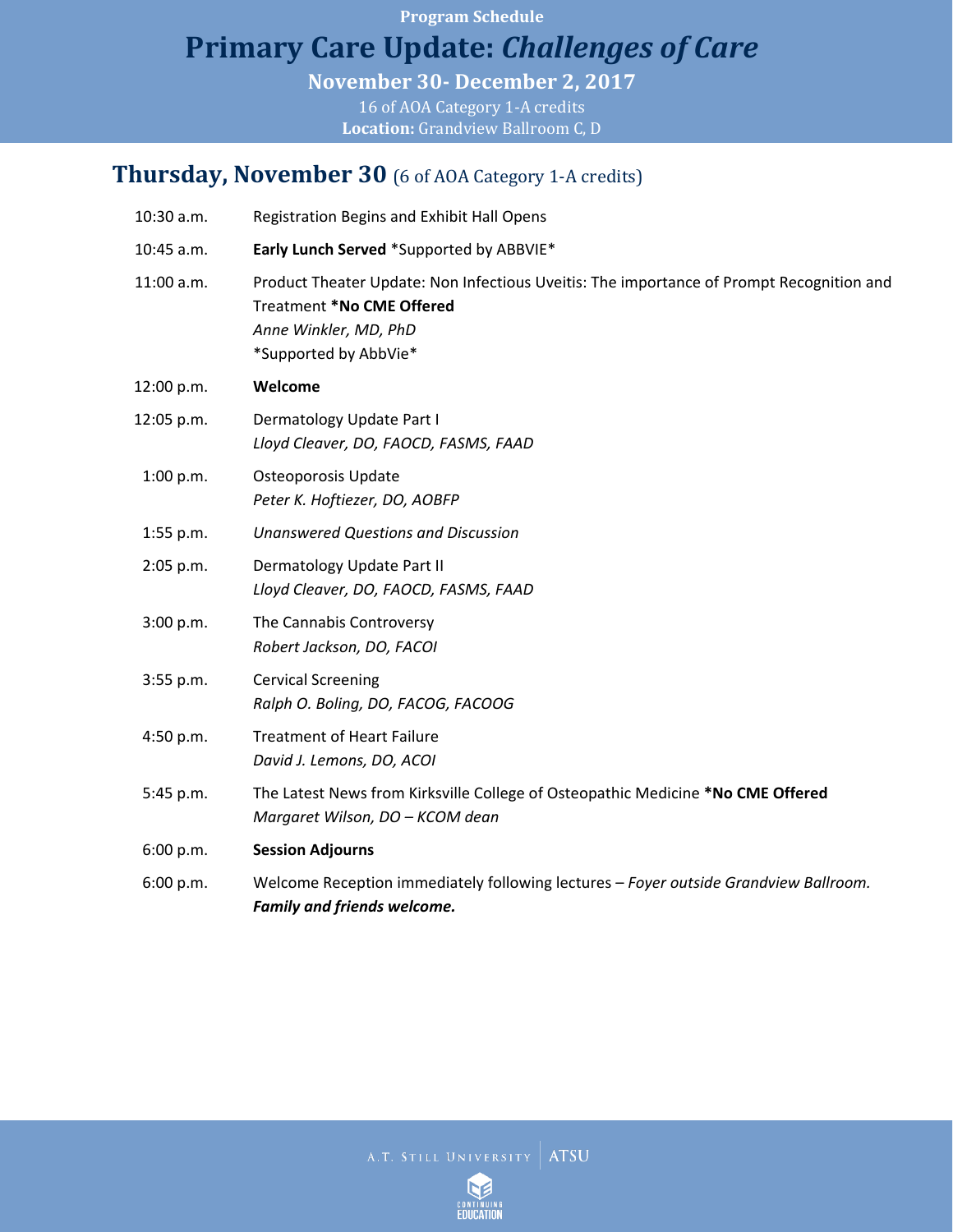#### **Program Schedule**

## **Primary Care Update:** *Challenges of Care*

**November 30- December 2, 2017**

16 of AOA Category 1-A credits **Location:** Grandview Ballroom C, D

#### Friday, December 1 (6 of AOA Category 1-A credits)

| $6:45$ a.m. | Registration Begins and Exhibit Hall Opens *Daily Sign-in REQUIRED                                                                                                                                  |
|-------------|-----------------------------------------------------------------------------------------------------------------------------------------------------------------------------------------------------|
| 6:45 a.m.   | Breakfast Served *Supported by Novartis*                                                                                                                                                            |
| 7:00 a.m.   | Unbranded Speaker Program: Axial Spondyloarthritis: Evolving Concepts of Disease, New<br>Insights Into Pathophysiology and Management *No CME Offered<br>Dhiman Basu, MD<br>*Supported by Novartis* |
| 8:00 a.m.   | <b>Welcome and Updates</b>                                                                                                                                                                          |
| 8:05 a.m.   | <b>Geriatric Diseases</b><br>Peter K. Hoftiezer, DO, AOBFP                                                                                                                                          |
| 9:00 a.m.   | <b>Chronic Pelvic Pain</b><br>Ralph O. Boling, DO, FACOG, FACOOG                                                                                                                                    |
| 9:55 a.m.   | <b>Unanswered Questions and Discussion</b>                                                                                                                                                          |
| 10:05 a.m.  | Performing Arts Medicine Osteopathic Principles in Music Medicine<br>David Shoup, DO, C-NMM                                                                                                         |
| 11:00 a.m.  | An Osteopathy Approach to the Injured Instrumentalist Lab<br>David Shoup, DO,C-NMM                                                                                                                  |
| 11:55 p.m.  | Working Lunch *Commercially Supported by an Educational Grant from PSN*                                                                                                                             |
| 12:15 p.m.  | Seronegative Spondyloarthropathy<br>Robert Jackson, DO, FACOI                                                                                                                                       |
| 1:10 p.m.   | Recent Advances in Military Medicine and its Application in the Civilian Trauma Setting<br>Matt A. Pieper, DO, AOBS                                                                                 |
| 2:10 p.m.   | <b>Session Adjourns</b>                                                                                                                                                                             |

A.T. STILL UNIVERSITY ATSU